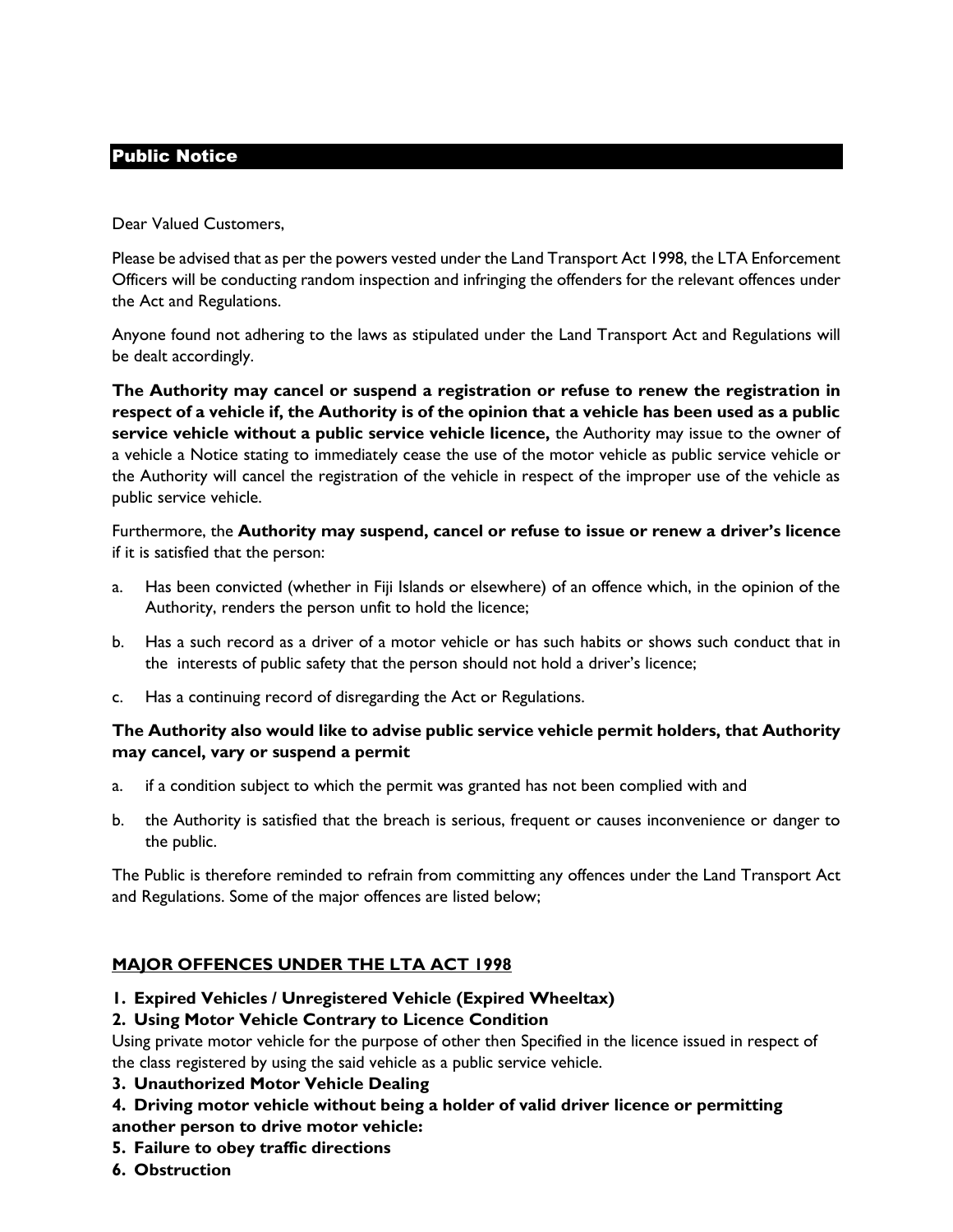Obstructing an authorized officer in performance of his/her official duty

### **7. Failure to provide information**

Being the owner of a motor vehicle failed to provide relevant information and particulars of the use of his/her motor vehicle.

#### **8. Careless Driving**

Driving a motor vehicle without due care and attention.

#### **9. Inconsiderate Driving**

Driving motor vehicle without due consideration for other person(s) using the said street.

# **10. Use of Motor Vehicle without owner(s) permission**

Takes and drives away a motor vehicle without having the consent of the owner or consent from other lawful authority.

#### **11. Obstruction of a Public Street**

Obstructed/hinder or prevent the free passage of a person/motor vehicle on the public street.

# **MAJOR OFFENCE UNDER THE LAND TRANSPORT (VEHICLE REGISTRATION AND CONSTRUCTION)**

- 1. Modification of Motor Vehicle by Manufacturer without the Approval of Land Transport Authority
- 2. Obstructing Labels or Number plates
- 3. Driving Motor Vehicle with Dangerous Fittings
- 4. Driving Motor Vehicle with Non-Conforming Film on Windscreen
- 5. Driving Motor Vehicle with Non- Conforming Film on Windows
- 6. Non-Conforming Lamps
- 7. Driving Motor Vehicle with Non-Conforming Rotating or Flashing Warning Lamp
- 8. Driving a Motor Vehicle with Non Conforming Tyres
- 9. Driving Motor Vehicle in Non-Compliance with Defect Order

# **MAJOR OFFENCES UNDER THE LAND TRANSPORT (DRIVER) REGULATIONS**

- 1. Failure to Comply with provisions of Provisional Licence
- 2. Driving without a Hazardous Material Driver's Permit
- 3. Transporting Hazardous Materials without Permit

#### **MAJOR OFFENCES UNDER THE LAND TRANSPORT (PUBLIC SERVICE VEHICLE) REGULATIONS**

- 1. Supplying False or Mis-Leading Information
- 2. Failure to Maintain Records
- 3. Deception
- 4. Failure to Follow Shortest Route
- 5. Failure to Fit Taxi Meter:

# **MAJOR OFFENCES UNDER THE LAND TRANSPORT (TRAFFIC) REGULATIONS**

- 1. Failure to Keep Vehicle To The Left
- 2. Improper Overtaking
- 3. Failure to Give Way
- 4. Failure to Give Way at T. Junction
- 5. Failure to Give Way to Emergency Vehicles
- 6. Failure to Give Way to Buses
- 7. Stopping Abreast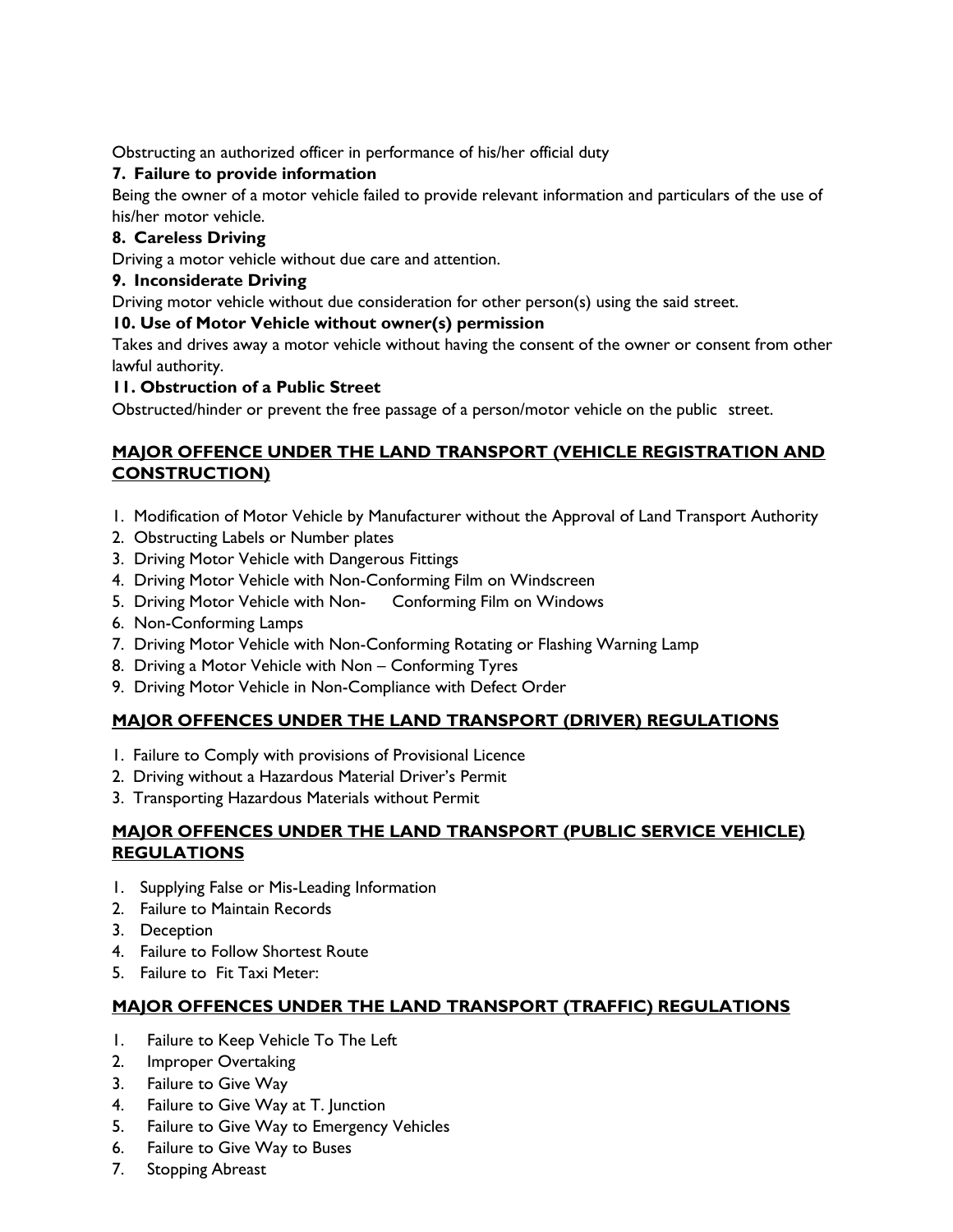- 8. Illegal Parking/Stopping
- 9. Failure to Use Seat Belt
- 10. Improper Loading of Vehicle
- 11. Failure to Control Steering
- 12. Causing Undue Noise
- 13. Emission of Visible Smoke
- 14. Improper Use of Mobile Communication
- 15. Failure To Obey Road Signs
- 16. Failure to Obey Road Markings

The Land Transport (Traffic Infringement Notice) (Amendment) Regulation 2017 states that:

Notwithstanding anything contained in these Regulations, a person who elects to dispute or challenge a Traffic Infringement Notice in any court is, after 90 days from the date the Traffic Infringement Notice is issued, ineligible for the renewal of the persons licence or vehicle registration until –

- (a) The person pays the fixed penalty and late payment fee, if applicable; or
- (b) There is a final determination by the court (including the determination of any appellate court) of the dispute or challenge against the Traffic Infringement Notice.
- (1B) If a person to whom a Traffic Infringement Notice has been issued pays the fixed penalty and late payment fee, if applicable, and also elects to dispute or challenge the Traffic Infringement Notice in any court, the person must notify the Authority on or before the point of payment of the fixed penalty and late payment fee, if applicable, of the persons intention to dispute the Traffic Infringement Notice.
- (1C) If a person to whom a Traffic Infringement Notice has been issued pays the fixed penalty and late payment fee, if applicable, and also elects to dispute or challenge the Traffic Infringement Notice and the court subsequently makes a final determination in the persons favour (including the determination of any appeal in appellate court), the Authority must refund the fixed penalty and late payment fee,if applicable to that person.
- (1D) Notwithstanding anything contained in this Regulation, where a Traffic Infringement Notice has been issued for an offence relating to carrying of excess load, the person to whom the Traffic Infringement Notice has been issued or in the case of an agent, the principal, must pay the fixed penalty for the offence within 90 days from the date the Traffic Infringement Notice is issued.
- (1E) If the person or the principal, if applicable, does not pay the fixed penalty in accordance with sub regulation (1D), the Authority must suspend the registration of the person's or principal's vehicle and any other vehicle the person or principal utilises for the purpose of carrying load.